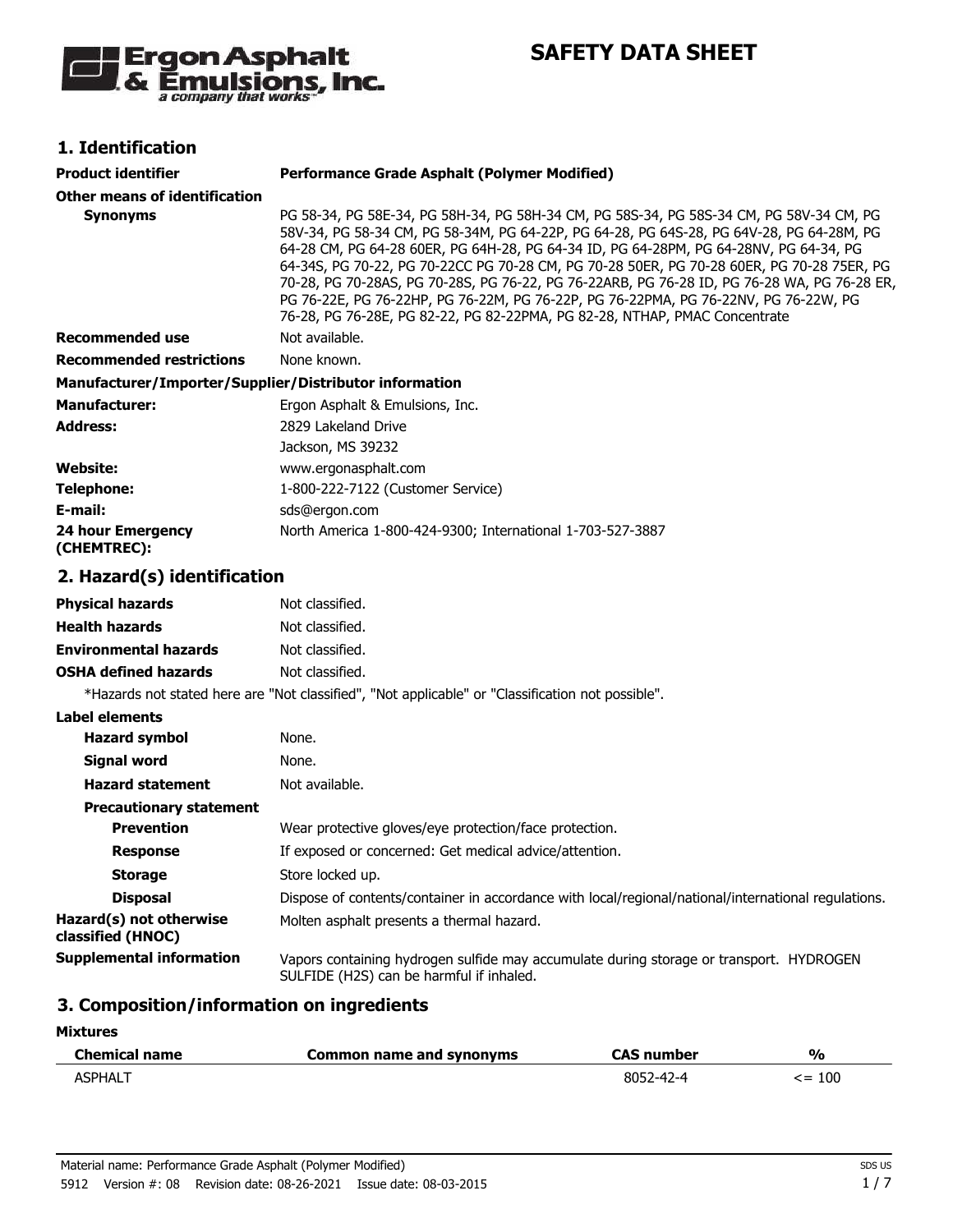#### **4. First-aid measures**

| <b>Inhalation</b>                                               | If breathing is difficult, remove to fresh air and keep at rest in a position comfortable for breathing.<br>Call a physician if symptoms develop or persist.                                                                                                                                                                                                                            |
|-----------------------------------------------------------------|-----------------------------------------------------------------------------------------------------------------------------------------------------------------------------------------------------------------------------------------------------------------------------------------------------------------------------------------------------------------------------------------|
| <b>Skin contact</b>                                             | Immediately place the affected skin under running water for at least 20 minutes - DO NOT DELAY.<br>Prolonged flushing/cooling is necessary. Ice (or "cold packs") may be used in the event that water<br>is unavailable. Do not attempt to remove the asphalt. Do not place any sheets or towels on top of<br>the asphalt due to the risk of adhesion. Get immediate medical attention. |
| Eye contact                                                     | Immediately flush eyes with plenty of water for at least 15 minutes. Remove contact lenses, if<br>present and easy to do. Continue rinsing. Get medical attention or advice.                                                                                                                                                                                                            |
| <b>Ingestion</b>                                                | Rinse mouth. DO NOT induce vomiting. Get medical attention immediately. If ingestion of a large<br>amount does occur, call a poison control center immediately.                                                                                                                                                                                                                         |
| <b>Most important</b><br>symptoms/effects, acute and<br>delayed | Potential for severe thermal burns.                                                                                                                                                                                                                                                                                                                                                     |

#### **5. Fire-fighting measures**

| Suitable extinguishing media                                        | Extinguish with foam, carbon dioxide, dry powder or water fog.                                                                                                                                                                                                                                   |
|---------------------------------------------------------------------|--------------------------------------------------------------------------------------------------------------------------------------------------------------------------------------------------------------------------------------------------------------------------------------------------|
| Unsuitable extinguishing<br>media                                   | Do not use a solid water stream as it may scatter and spread fire.                                                                                                                                                                                                                               |
| <b>Specific hazards arising from</b><br>the chemical                | Irritating and toxic gases or fumes may be released during a fire.                                                                                                                                                                                                                               |
| Special protective equipment<br>and precautions for<br>firefighters | Firefighters must use standard protective equipment including flame retardant coat, helmet with<br>face shield, gloves, rubber boots, and in enclosed spaces, SCBA. Structural firefighters protective<br>clothing will only provide limited protection.                                         |
| <b>Fire fighting</b><br>equipment/instructions                      | ALWAYS stay away from tanks engulfed in flame. Fight fire from maximum distance or use<br>unmanned hose holders or monitor nozzles. Move containers from fire area if you can do so without<br>risk. In the event of fire, cool tanks with water spray. Use of foam or water may cause frothing. |
| <b>Specific methods</b>                                             | In the event of fire and/or explosion do not breathe fumes. In the event of fire, cool tanks with<br>water spray.                                                                                                                                                                                |

#### **6. Accidental release measures**

| <b>Personal precautions,</b><br>protective equipment and<br>emergency procedures | Keep unnecessary personnel away. Ventilate closed spaces before entering them. Do not touch<br>damaged containers or spilled material unless wearing appropriate protective clothing.                                                                                                                                                  |
|----------------------------------------------------------------------------------|----------------------------------------------------------------------------------------------------------------------------------------------------------------------------------------------------------------------------------------------------------------------------------------------------------------------------------------|
| <b>Methods and materials for</b><br>containment and cleaning up                  | Dike far ahead of spill for later disposal. Ventilate area and avoid breathing vapors or mist. For large<br>spills, dike far ahead of liquid spill for later disposal. Do not release into sewers or waterways. Allow<br>spilled material to solidify and scrape up with shovels into a suitable container for recycle or<br>disposal. |
| <b>Environmental precautions</b>                                                 | Not available.                                                                                                                                                                                                                                                                                                                         |
| 7. Handling and storage                                                          |                                                                                                                                                                                                                                                                                                                                        |
| <b>Precautions for safe handling</b>                                             | Avoid contact with molten material. Hydrogen sulfide, a very highly toxic gas, may be present with<br>this material. Keep face clear of tank and/or tank car openings. Do not add water to hot product.<br>This may result in frothing of the mixture causing hot asphalt to overflow the container                                    |

Prevent electrostatic charge build-up by using common bonding and grounding techniques. Store in a well-ventilated place. It is recommended that the storage temperature never exceed 375°F. **Conditions for safe storage, including any incompatibilities**

#### **8. Exposure controls/personal protection**

# **Occupational exposure limits**

| <b>US. ACGIH Threshold Limit Values</b>         |             |                    |                     |
|-------------------------------------------------|-------------|--------------------|---------------------|
| <b>Material</b>                                 | Type        | Value              | <b>Form</b>         |
| Performance Grade Asphalt<br>(Polymer Modified) | TWA         | $0.5 \text{ mg/m}$ | Inhalable fraction. |
| <b>Components</b>                               | <b>Type</b> | Value              | <b>Form</b>         |
| ASPHALT (CAS 8052-42-4)                         | TWA         | $0.5 \text{ mg/m}$ | Inhalable fume.     |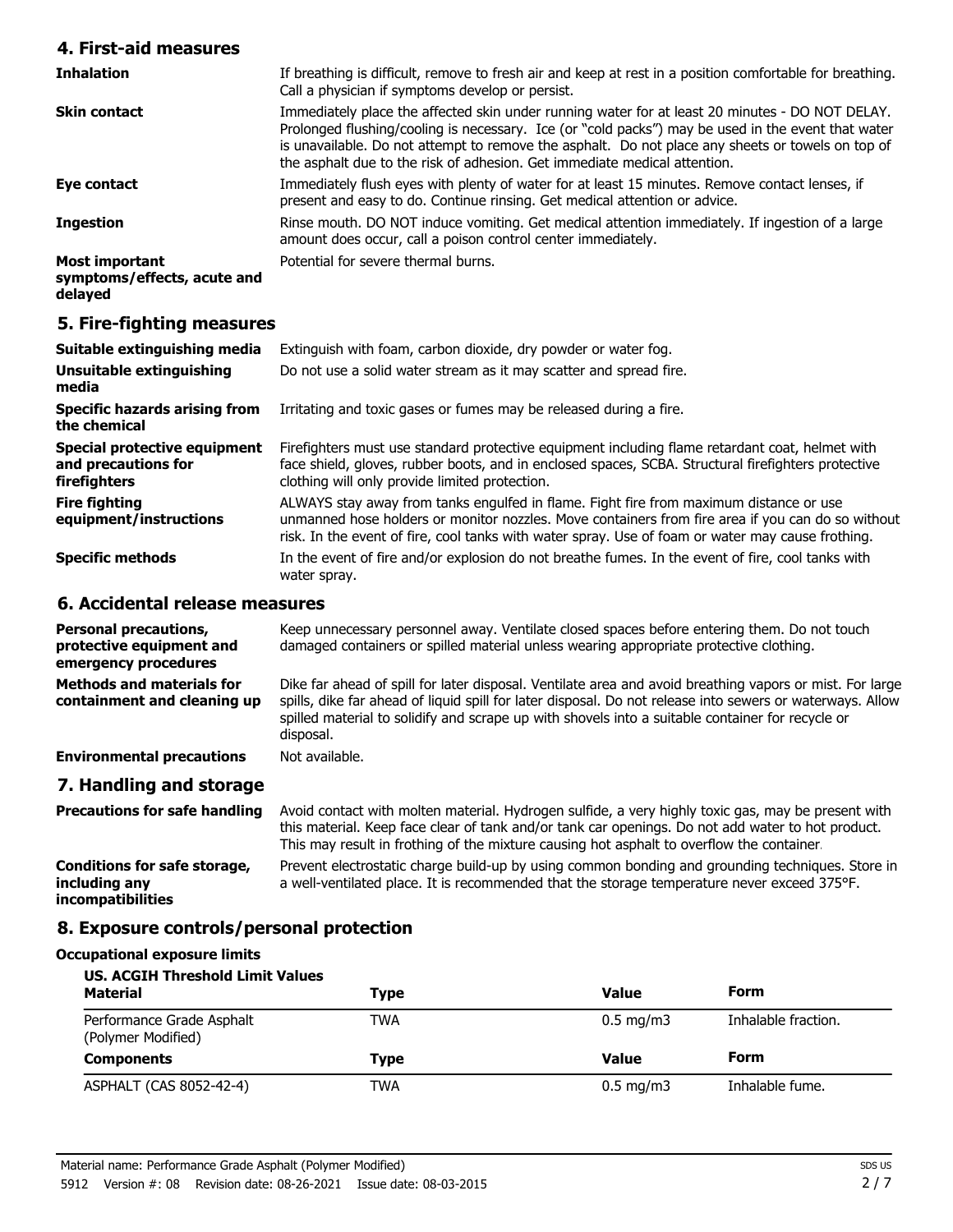| US. NIOSH: Pocket Guide to Chemical Hazards |             |
|---------------------------------------------|-------------|
| Material                                    | <b>Type</b> |

| <b>Material</b>                                 | <b>Type</b>                                                                                                                                                                                                                 | <b>Value</b>                                                                                                                                     | <b>Form</b> |  |
|-------------------------------------------------|-----------------------------------------------------------------------------------------------------------------------------------------------------------------------------------------------------------------------------|--------------------------------------------------------------------------------------------------------------------------------------------------|-------------|--|
| Performance Grade Asphalt<br>(Polymer Modified) | Ceiling                                                                                                                                                                                                                     | 5 mg/m $3$                                                                                                                                       | Fume.       |  |
| <b>Components</b>                               | <b>Type</b>                                                                                                                                                                                                                 | <b>Value</b>                                                                                                                                     | <b>Form</b> |  |
| ASPHALT (CAS 8052-42-4)                         | Ceiling                                                                                                                                                                                                                     | 5 mg/m $3$                                                                                                                                       | Fume.       |  |
| <b>Biological limit values</b>                  |                                                                                                                                                                                                                             | No biological exposure limits noted for the ingredient(s).                                                                                       |             |  |
| Appropriate engineering<br>controls             |                                                                                                                                                                                                                             | Provide adequate ventilation, including appropriate local extraction, to ensure that the defined<br>occupational exposure limit is not exceeded. |             |  |
| Eye/face protection                             | Individual protection measures, such as personal protective equipment<br>Safety glasses. Wear face shield if there is risk of splashes.                                                                                     |                                                                                                                                                  |             |  |
| <b>Skin protection</b>                          |                                                                                                                                                                                                                             |                                                                                                                                                  |             |  |
| <b>Hand protection</b>                          | Thermally protective, chemical resistant gloves are recommended. If contact with forearms is likely<br>wear gauntlet style gloves.                                                                                          |                                                                                                                                                  |             |  |
| <b>Other</b>                                    | Normal work clothing (long sleeved shirts and long pants) is recommended. Wear 100% cotton<br>clothing.                                                                                                                     |                                                                                                                                                  |             |  |
| <b>Respiratory protection</b>                   | When workers are facing concentrations above the exposure limit they must use appropriate<br>certified respirators.                                                                                                         |                                                                                                                                                  |             |  |
| <b>Thermal hazards</b>                          | During product use, there is a risk of thermal burns.                                                                                                                                                                       |                                                                                                                                                  |             |  |
| General hygiene<br>considerations               | Always observe good personal hygiene measures, such as washing after handling the material and<br>before eating, drinking, and/or smoking. Routinely wash work clothing and protective equipment to<br>remove contaminants. |                                                                                                                                                  |             |  |

# **9. Physical and chemical properties**

| <b>Appearance</b>                                 | Brown to black in color.          |
|---------------------------------------------------|-----------------------------------|
| <b>Physical state</b>                             | Liquid.                           |
| Form                                              | Semi-solid at ambient temperature |
| Color                                             | Black.                            |
| Odor                                              | Tar-like                          |
| <b>Odor threshold</b>                             | Not available.                    |
| рH                                                | Not available.                    |
| <b>Melting point/freezing point</b>               | Not available.                    |
| <b>Initial boiling point and</b><br>boiling range | > 700 °F (> 371.11 °C)            |
| <b>Flash point</b>                                | > 446.0 °F (> 230.0 °C) Open Cup  |
| <b>Evaporation rate</b>                           | Not available.                    |
| Flammability (solid, gas)                         | Not available.                    |
| Upper/lower flammability or explosive limits      |                                   |
| Flammability limit - lower Not available.<br>(%)  |                                   |
| <b>Flammability limit -</b><br>upper $(\% )$      | Not available.                    |
| <b>Explosive limit - lower</b><br>(%)             | Not available.                    |
| <b>Explosive limit - upper</b><br>(%)             | Not available.                    |
| Vapor pressure                                    | $< 1.0$ mm Hg at 70°F             |
| <b>Vapor density</b>                              | > 5                               |
| <b>Relative density</b>                           | $0.96 - 1.06$                     |
| Solubility(ies)                                   |                                   |
| <b>Solubility (water)</b>                         | Insoluble                         |
| <b>Partition coefficient</b><br>(n-octanol/water) | Not available.                    |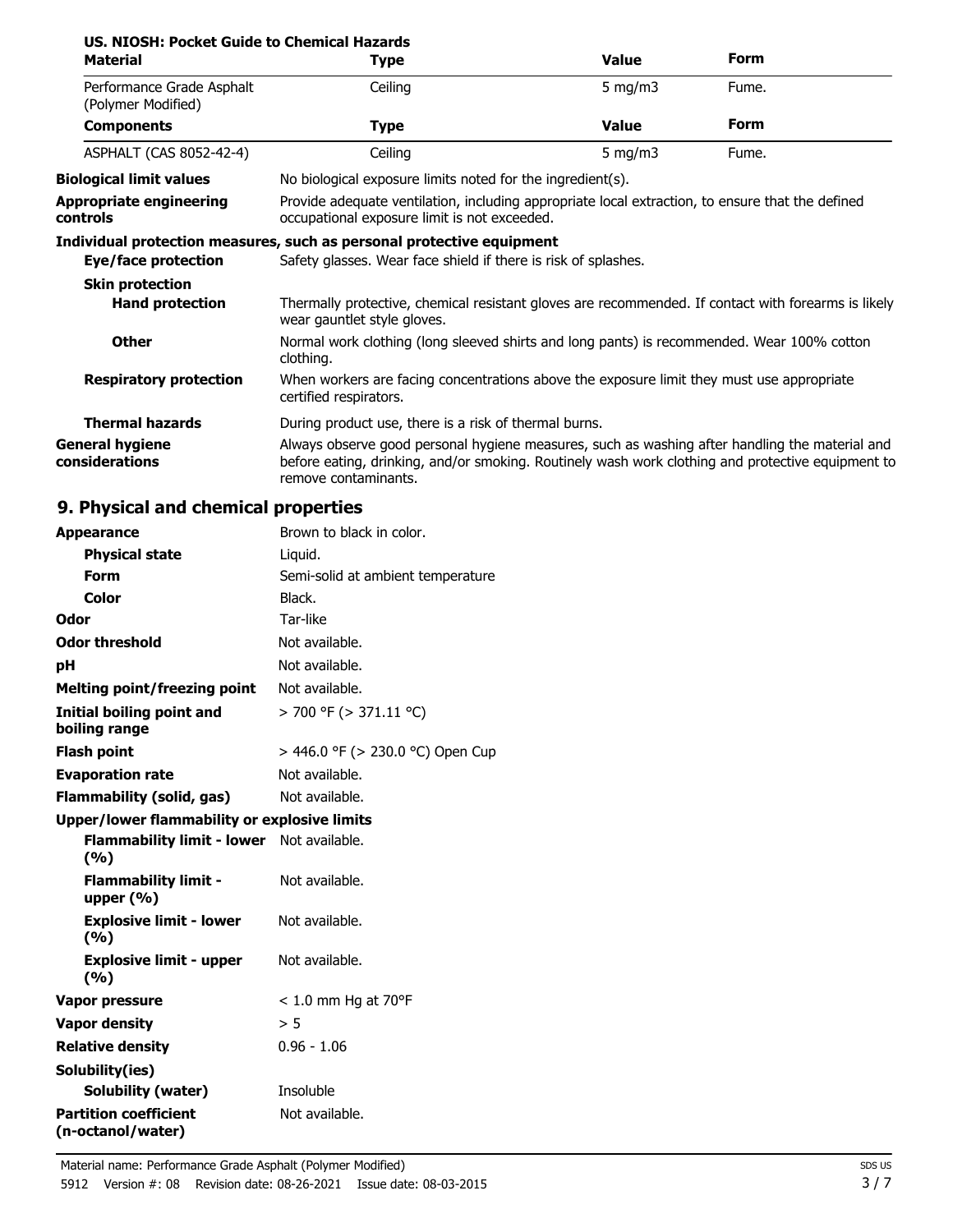| <b>Auto-ignition temperature</b> | > 700 °F (> 371.11 °C) |  |
|----------------------------------|------------------------|--|
| <b>Decomposition temperature</b> | Not available.         |  |
| <b>Viscosity</b>                 | Not available.         |  |
| <b>Other information</b>         |                        |  |
| <b>Specific gravity</b>          | 0.96041 estimated      |  |

#### **10. Stability and reactivity**

| <b>Reactivity</b>                            | The product is stable and non-reactive under normal conditions of use, storage and transport                                                              |
|----------------------------------------------|-----------------------------------------------------------------------------------------------------------------------------------------------------------|
| <b>Chemical stability</b>                    | Stable under normal temperature conditions.                                                                                                               |
| <b>Possibility of hazardous</b><br>reactions | Hazardous polymerization does not occur.                                                                                                                  |
| <b>Conditions to avoid</b>                   | Do not overheat product.                                                                                                                                  |
| <b>Incompatible materials</b>                | Strong oxidizing agents.                                                                                                                                  |
| <b>Hazardous decomposition</b><br>products   | Upon decomposition, this product may yield sulfur dioxide, carbon monoxide, carbon dioxide and/or<br>low molecular weight hydrocarbons. Hydrogen sulfide. |

#### **11. Toxicological information**

#### **Information on likely routes of exposure**

| <b>Inhalation</b>                                 | May cause irritation to the respiratory system. |
|---------------------------------------------------|-------------------------------------------------|
| <b>Skin contact</b>                               | Molten material will produce thermal burns.     |
| Eye contact                                       | Molten material will produce thermal burns.     |
| <b>Ingestion</b>                                  | Causes digestive tract burns.                   |
| Symptoms related to the<br>physical, chemical and | Not available.                                  |

# **toxicological characteristics**

#### **Information on toxicological effects**

| Acute toxicitv            | Not available. |
|---------------------------|----------------|
| Skin corrosion/irritation | Not available. |
| Serious eye damage/eye    | Not available. |
| irritation                |                |

#### **Respiratory or skin sensitization**

**Respiratory sensitization** Not available.

| <b>Skin sensitization</b> | Not available.                                                                                                                                                                                                                                                                                                                                                                                                                              |
|---------------------------|---------------------------------------------------------------------------------------------------------------------------------------------------------------------------------------------------------------------------------------------------------------------------------------------------------------------------------------------------------------------------------------------------------------------------------------------|
| Germ cell mutagenicity    | Not available.                                                                                                                                                                                                                                                                                                                                                                                                                              |
| Carcinogenicity           | IARC: occupational exposures to straight-run bitumens and their emissions during road paving are<br>"possibly carcinogenic to humans" (Group 2B). Contains polycyclic aromatic compounds (PACs).<br>Prolonged and/or repeated skin contact with certain PACs has been shown to cause skin cancer.<br>Prolonged and/or repeated exposures by inhalation of certain PACs may also cause cancer of the<br>lung and of other sites of the body. |

#### **IARC Monographs. Overall Evaluation of Carcinogenicity**

ASPHALT (CAS 8052-42-4) 2B Possibly carcinogenic to humans.

| Not regulated.                                        | <b>OSHA Specifically Regulated Substances (29 CFR 1910.1001-1052)</b> |
|-------------------------------------------------------|-----------------------------------------------------------------------|
|                                                       | US. National Toxicology Program (NTP) Report on Carcinogens           |
| Not listed.                                           |                                                                       |
| Reproductive toxicity                                 | Not available.                                                        |
| Specific target organ toxicity<br>- single exposure   | Not available.                                                        |
| Specific target organ toxicity<br>- repeated exposure | Not available.                                                        |
| Aspiration hazard                                     | Not available.                                                        |
| Chronic effects                                       | Prolonged inhalation may be harmful.                                  |
|                                                       |                                                                       |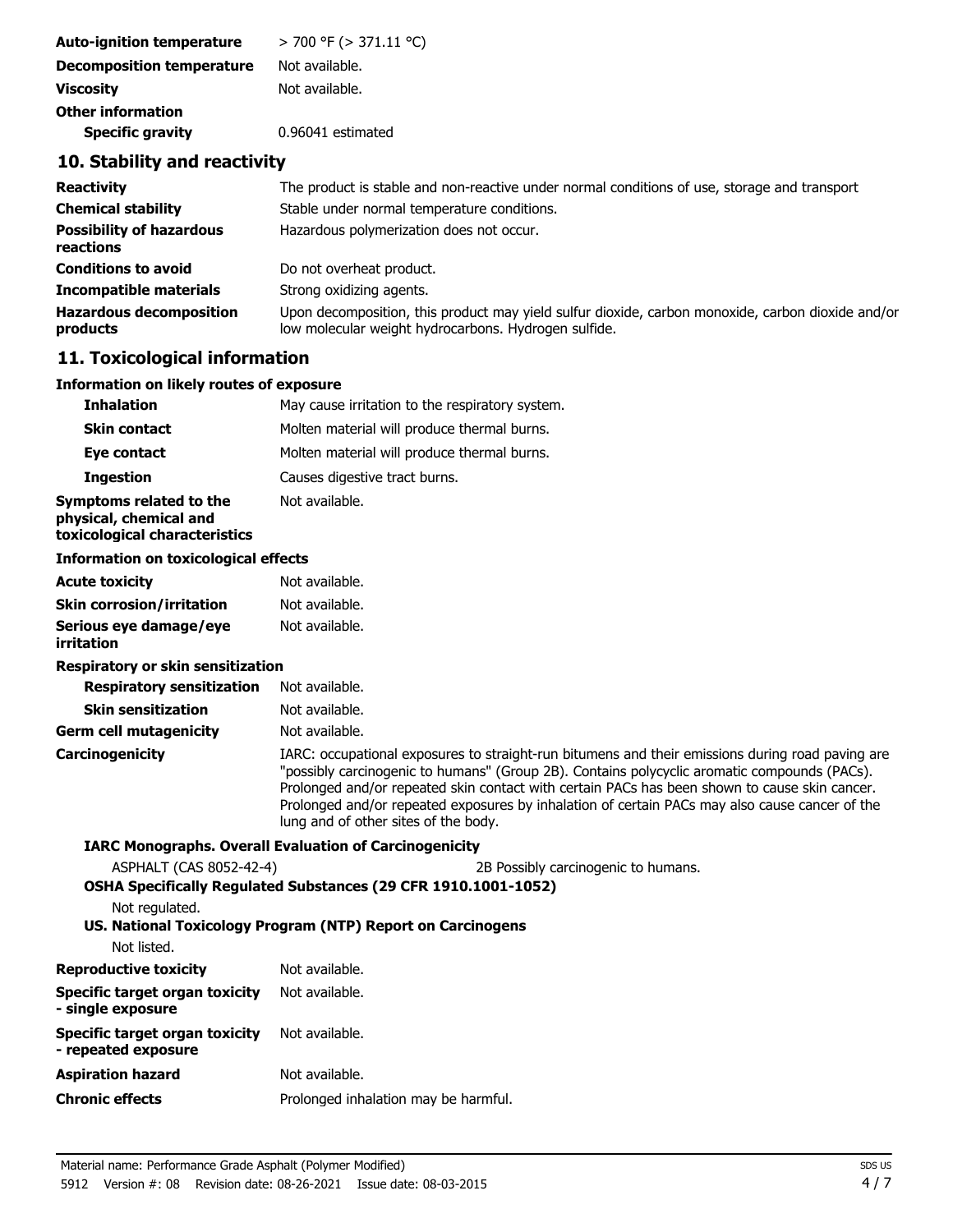## **12. Ecological information**

| <b>Ecotoxicity</b>                           | This product has no known eco-toxicological effects.                                                                                                                                                                                      |                                                                              |                                 |
|----------------------------------------------|-------------------------------------------------------------------------------------------------------------------------------------------------------------------------------------------------------------------------------------------|------------------------------------------------------------------------------|---------------------------------|
| <b>Product</b>                               |                                                                                                                                                                                                                                           | <b>Species</b>                                                               | <b>Test Results</b>             |
| Performance Grade Asphalt (Polymer Modified) |                                                                                                                                                                                                                                           |                                                                              |                                 |
| Aquatic                                      |                                                                                                                                                                                                                                           |                                                                              |                                 |
| <b>Fish</b>                                  | LC50<br>Fish                                                                                                                                                                                                                              |                                                                              | 5.9181 mg/l, 96 hours estimated |
|                                              |                                                                                                                                                                                                                                           | * Estimates for product may be based on additional component data not shown. |                                 |
| <b>Persistence and degradability</b>         | Not available.                                                                                                                                                                                                                            |                                                                              |                                 |
| <b>Bioaccumulative potential</b>             | Not available.                                                                                                                                                                                                                            |                                                                              |                                 |
| <b>Mobility in soil</b>                      | Not available.                                                                                                                                                                                                                            |                                                                              |                                 |
| Other adverse effects                        | Not available.                                                                                                                                                                                                                            |                                                                              |                                 |
| 13. Disposal considerations                  |                                                                                                                                                                                                                                           |                                                                              |                                 |
| <b>Disposal instructions</b>                 | Allow molten resin to solidify before disposal. Dispose in accordance with all applicable regulations.<br>When this product as supplied is to be discarded as waste, it does not meet the definition of a<br>RCRA waste under 40 CFR 261. |                                                                              |                                 |
| Hazardous waste code                         | Not applicable.                                                                                                                                                                                                                           |                                                                              |                                 |
| Waste from residues /<br>unused products     | Empty containers or liners may retain some product residues. This material and its container must<br>be disposed of in a safe manner (see: Disposal instructions).                                                                        |                                                                              |                                 |
| <b>Contaminated packaging</b>                | No special precautions.                                                                                                                                                                                                                   |                                                                              |                                 |

# **14. Transport information**

|    | ٠           |  |
|----|-------------|--|
|    |             |  |
| ۰, | I<br>×<br>v |  |

| וטע                            |                                                                                                                                            |
|--------------------------------|--------------------------------------------------------------------------------------------------------------------------------------------|
| UN number                      | <b>UN3257</b>                                                                                                                              |
| UN proper shipping name        | Elevated temperature liquid, n.o.s., at or above 100 C and below its flash point (including molten                                         |
|                                | metals, molten salts, etc.)                                                                                                                |
| Transport hazard class(es)     |                                                                                                                                            |
| <b>Class</b>                   | 9                                                                                                                                          |
| Subsidiary risk                |                                                                                                                                            |
| Label(s)                       | 9                                                                                                                                          |
| <b>Packing group</b>           | ИI                                                                                                                                         |
| <b>Special precautions for</b> | Not available.                                                                                                                             |
| user                           |                                                                                                                                            |
| <b>Special provisions</b>      | IB1, T3, TP3, TP29                                                                                                                         |
| <b>Packaging exceptions</b>    | None                                                                                                                                       |
| Packaging non bulk             | None                                                                                                                                       |
| <b>Packaging bulk</b>          | 247                                                                                                                                        |
| <b>IATA</b>                    |                                                                                                                                            |
| <b>UN number</b>               | <b>UN3257</b>                                                                                                                              |
| UN proper shipping name        | Elevated temperature liquid, n.o.s. at or above $100^{\circ}$ C and below its flash point (including molten<br>metals, molten salts, etc.) |
| Transport hazard class(es)     |                                                                                                                                            |
| <b>Class</b>                   | 9                                                                                                                                          |
| <b>Subsidiary risk</b>         |                                                                                                                                            |
| <b>Packing group</b>           | Not available.                                                                                                                             |
| <b>Environmental hazards</b>   | No.                                                                                                                                        |
| <b>ERG Code</b>                | 91                                                                                                                                         |
| <b>Special precautions for</b> | Not available.                                                                                                                             |
| user                           |                                                                                                                                            |
| <b>Other information</b>       |                                                                                                                                            |
| Passenger and cargo            | Forbidden                                                                                                                                  |
| aircraft                       |                                                                                                                                            |
| <b>Cargo aircraft only</b>     | Forbidden                                                                                                                                  |
| <b>IMDG</b>                    |                                                                                                                                            |
| <b>UN number</b>               | <b>UN3257</b>                                                                                                                              |
| UN proper shipping name        | ELEVATED TEMPERATURE LIQUID, N.O.S. at or above 100°C and below its flashpoint (including<br>molten metals, molten salts, etc.)            |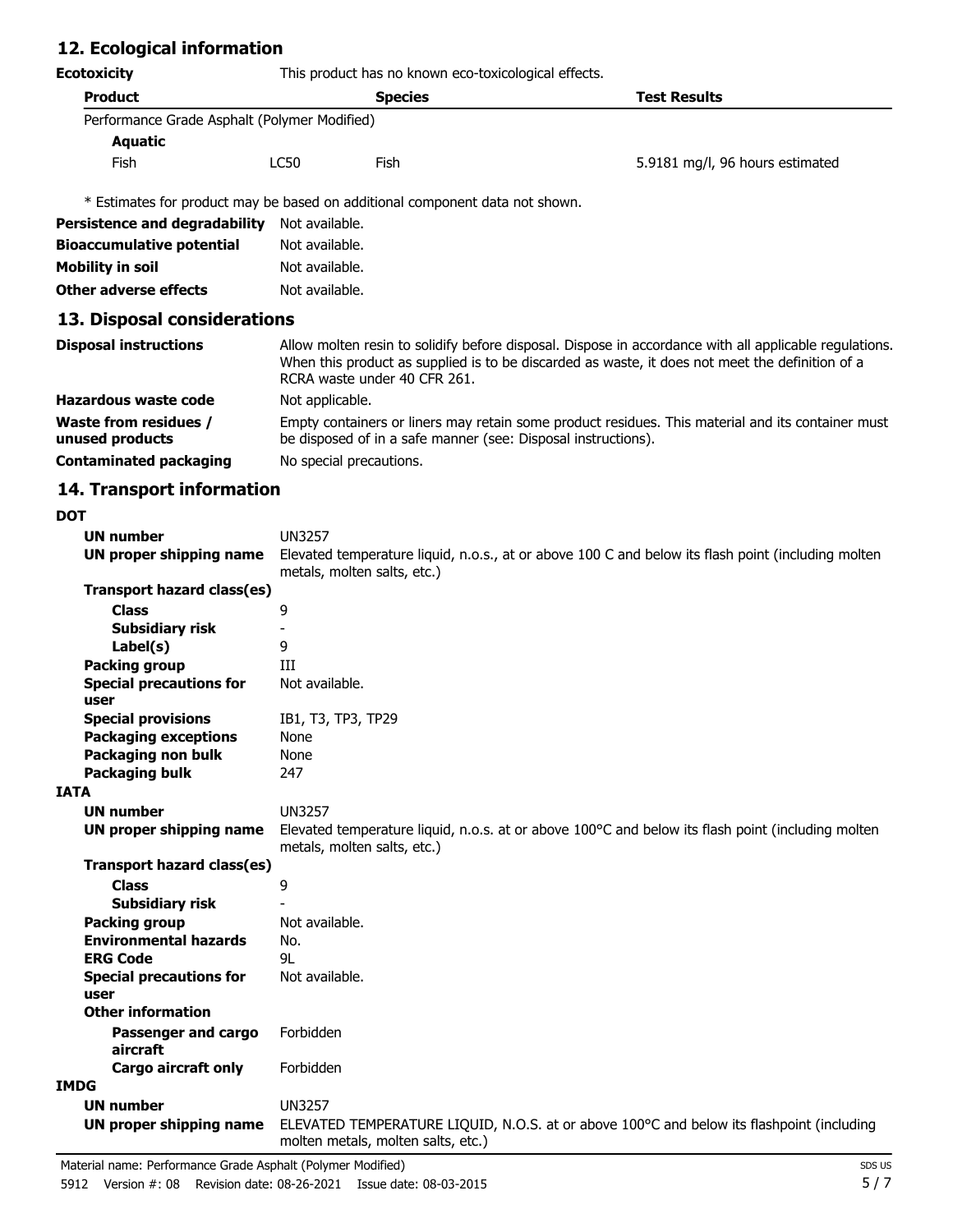| Transport hazard class(es)                           |                |
|------------------------------------------------------|----------------|
| <b>Class</b>                                         | q              |
| <b>Subsidiary risk</b>                               |                |
| <b>Packing group</b>                                 | Ш              |
| <b>Environmental hazards</b>                         |                |
| <b>Marine pollutant</b>                              | No.            |
| EmS                                                  | $F-A, S-P$     |
| <b>Special precautions for</b>                       | Not available. |
| user                                                 |                |
| <b>Transport in bulk according to</b> Not available. |                |

**Annex II of MARPOL 73/78 and the IBC Code**

**DOT; IATA; IMDG**



**Further information**

Shipping Marking: HOT. Transport by air is forbidden when shipped above 212°F (100°C). If the product is shipped at temperatures below 212°F (100°C), it is not regulated for transport by ground, air or vessel.

#### **15. Regulatory information**

| <b>US federal regulations</b>                         |                                                                                             |                        |
|-------------------------------------------------------|---------------------------------------------------------------------------------------------|------------------------|
|                                                       | TSCA Section 12(b) Export Notification (40 CFR 707, Subpt. D)                               |                        |
| Not regulated.                                        |                                                                                             |                        |
| <b>CERCLA Hazardous Substance List (40 CFR 302.4)</b> |                                                                                             |                        |
| Not listed.                                           |                                                                                             |                        |
| <b>SARA 304 Emergency release notification</b>        |                                                                                             |                        |
| Not regulated.                                        |                                                                                             |                        |
|                                                       | OSHA Specifically Regulated Substances (29 CFR 1910.1001-1052)                              |                        |
| Not regulated.                                        |                                                                                             |                        |
|                                                       | <b>Superfund Amendments and Reauthorization Act of 1986 (SARA)</b>                          |                        |
| <b>SARA 302 Extremely hazardous substance</b>         |                                                                                             |                        |
| Not listed.                                           |                                                                                             |                        |
| <b>SARA 311/312</b><br><b>Hazardous chemical</b>      | No                                                                                          |                        |
| <b>SARA 313 (TRI reporting)</b><br>Not regulated.     |                                                                                             |                        |
| <b>Other federal regulations</b>                      |                                                                                             |                        |
|                                                       | Clean Air Act (CAA) Section 112 Hazardous Air Pollutants (HAPs) List                        |                        |
| Not regulated.                                        |                                                                                             |                        |
|                                                       | Clean Air Act (CAA) Section 112(r) Accidental Release Prevention (40 CFR 68.130)            |                        |
| Not regulated.                                        |                                                                                             |                        |
| <b>Safe Drinking Water Act</b><br>(SDWA)              | Not regulated.                                                                              |                        |
| <b>US state regulations</b>                           | WARNING: This product contains a chemical known to the State of California to cause cancer. |                        |
| <b>International Inventories</b>                      |                                                                                             |                        |
| Country(s) or region                                  | <b>Inventory name</b>                                                                       | On inventory (yes/no)* |
| Australia                                             | Australian Inventory of Chemical Substances (AICS)                                          | Yes                    |